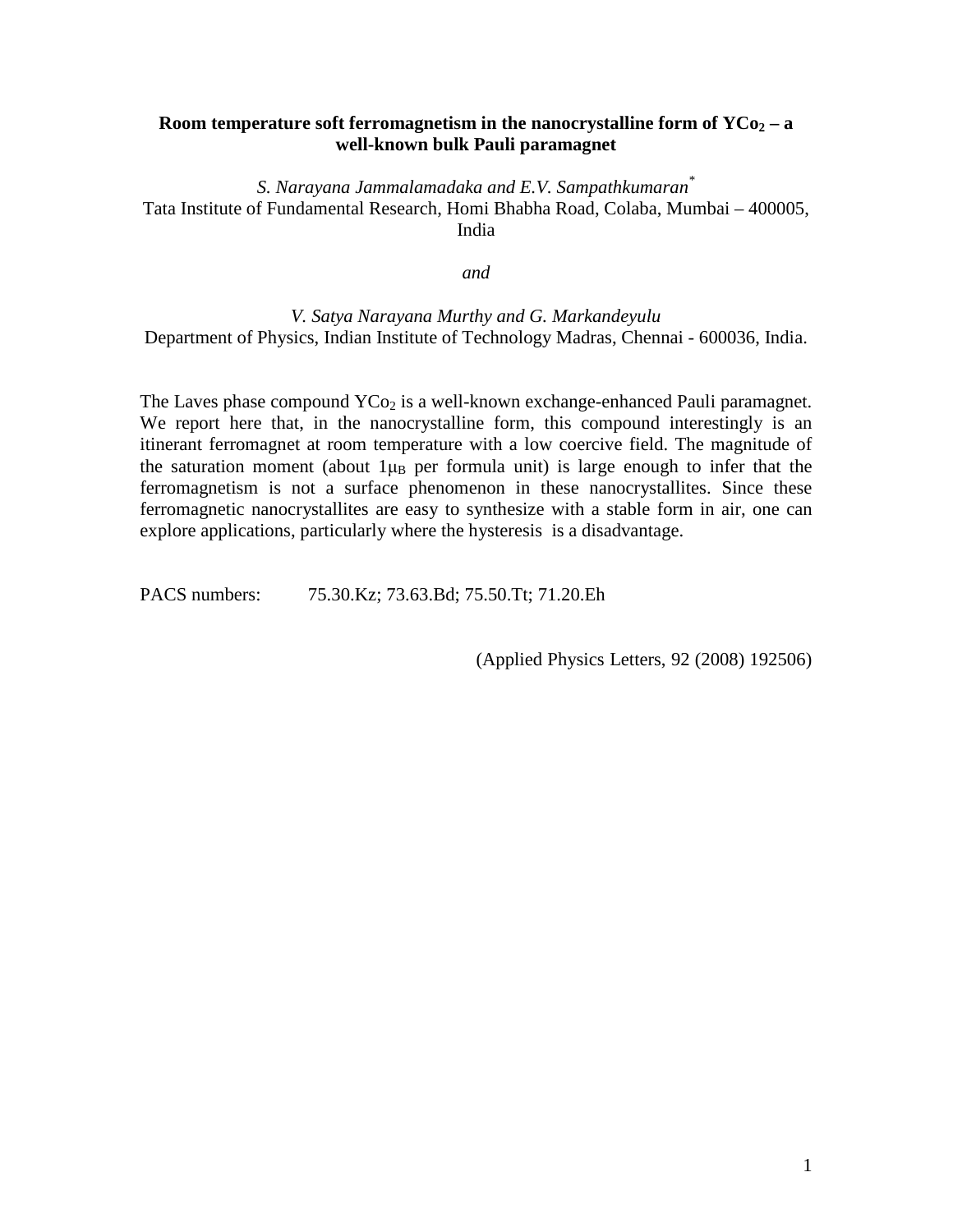Synthesis of materials with ferromagnetism, particularly in nanoform, at room temperatures continues to be of great interest considering application potential. The magnetic-field-induced phase transition from paramagnetism to ferromagnetic state by the application of a magnetic field (H), called 'itinerant electron metamagnetism (IEM)' has been a subject of great interest and it is worthwhile to explore whether such materials can be driven ferromagnetic at room temperature in some way in the absence of a magnetic field. The topic of IEM was first addressed theoretically by Wohlfarth and Rhodes as early as 1962 [1]. Among the few candidates that dominated attention initially, YCo<sub>2</sub>, crystallizing in cubic Laves phase, is a pronounced candidate. This compound is an example for exchange-enhanced paramagnet [2] and a magnetic-field-induced IEM was first reported for an application of a magnetic field of about 700 kOe [3], which generated a lot of activity [4]. There is a recent interest on this compound with respect to surface magnetism [5, 6]. In this article, we report that this Pauli paramagnet in fact is a ferromagnet, apparently not restricted to surface, in the nanocrystalline form. The transformation of a bulk Pauli paramagnet to the ferromagnetic state in the nanocrystalline form had not been reported previously in the literature. These ferromagnetic nanocrystals are found to be stable in air thereby enabling potential applications.

The polycrystalline  $YCo_2$  in the ingot form (labeled A) was prepared by repeated melting of required amounts of high purity Y (99.9%) and Co (99.99%) in an arc furnace in an atmosphere of argon. The sample thus obtained was characterized by x-ray diffraction (XRD) (Cu  $K_{\alpha}$ ) to be single phase (within the detection limit of 1%). In addition, the back-scattered scanning electron microscopic (SEM) pictures (obtained with JEOL JSM 840A) confirm single phase nature and homogeneity and composition was further ensured by energy dispersive x-ray (EDX) analysis. The ingot thus prepared was used to prepare the nano-sized specimens. The material was milled in a planetary ball mill (Fritsch pulverisette-7 premium line) operating at a speed of 800 rpm in a medium of toluene. Tungsten carbide vials and balls of 5 mm diameter were used with a balls-tomaterial mass ratio of 20:1. The specimens employed for investigations were the ones milled for 15 (labeled *B*) and 45 minutes (labeled *C*). While the specimens were stored in toluene medium all the time, XRD and SEM/EDX analysis at frequent intervals of time after completion of milling revealed that these powders are stable in air over a period of several days. It appears that there is an initial oxidation for *C* resulting in the formation of a small amount of  $Y_2O_3$  (marked by asterisk in figure 1) immediately after exposure to air and (it is fascinating that) further oxidation is arrested or very slow presumably due to natural surface coating by this oxide layer. It appears that toluene also plays a role for this stability in air, as the specimen heated in vacuum, say at 473 K for 1 hr, resulting in a possible loss of toluene cap, has been found to degrade faster on exposure to air. No other phase containing Y and Co could be detected in x-ray diffraction and SEM/EDX data following milling. SEM, transmission electron microscope (TEM) (Tecnai 200kV) and Dynamical Light Scattering methods, in addition to XRD, were employed to determine the particle size. Magnetization (M) measurements  $(4.2 - 300 \text{ K})$  were carried out with the help of a commercial superconducting quantum interference device (Quantum Design, USA). A differential scanning calorimeter (NETZSCH, 200 PC) was employed to determine Curie temperature  $(T<sub>C</sub>)$ . About 15 milli gram was sealed in aluminium pan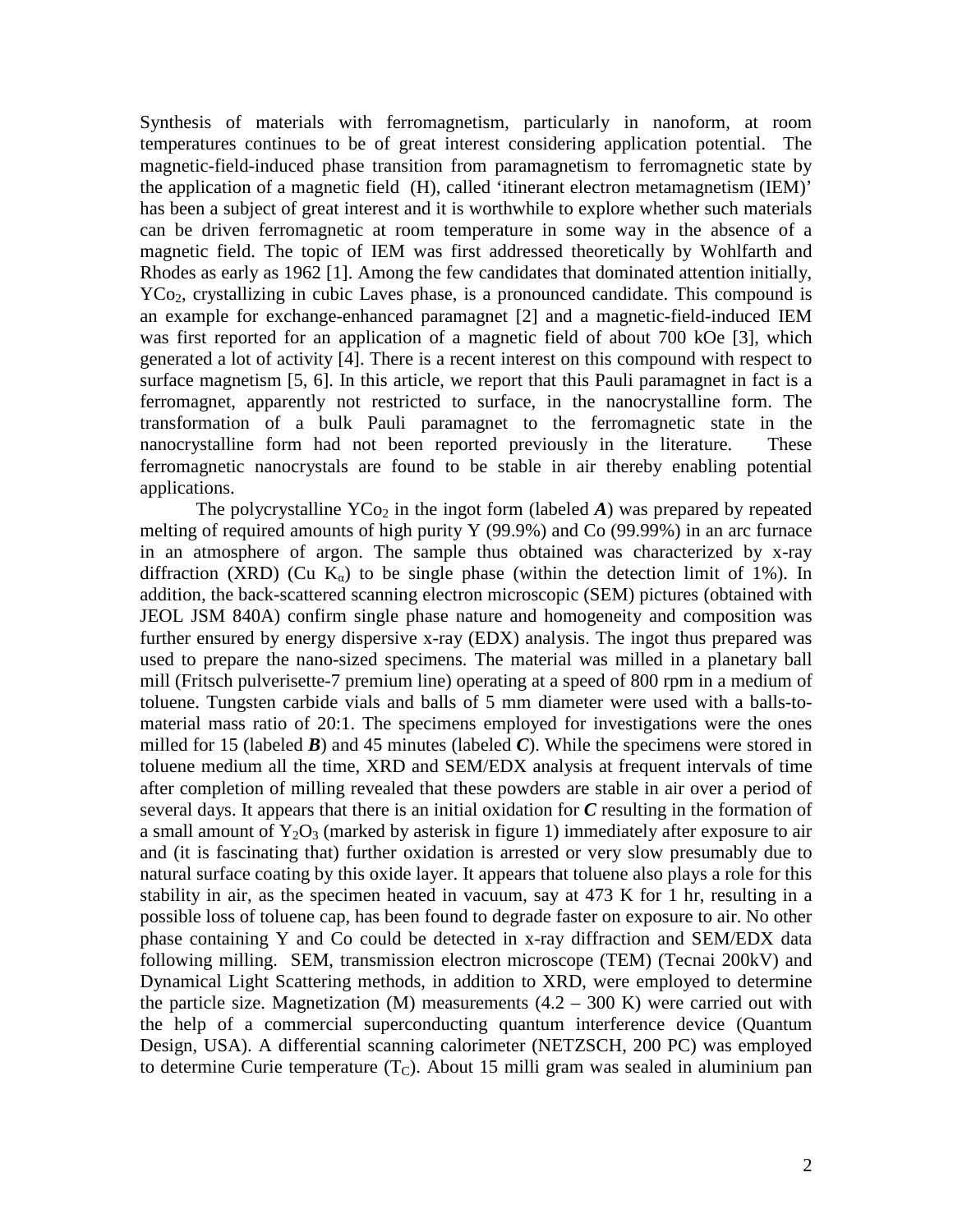and the experiment was carried out in nitrogen gas atmosphere. The sample was heated from room temperature to 810 K at the rate of 10 K per minute.

The XRD diffraction patterns for few diffraction lines are shown in figure 1 for the specimens *A*, *B* and *C*. The diffraction lines (and hence lattice constant,  $a = 7.223 \pm 1.223$ 0.002 Å) do not shift for the milled specimens with respect to  $\vec{A}$ . If there is a stress due to milling, one would have seen a significant shift in the position of diffraction lines, as demonstrated for amorphous nanocolumns created by heavy-ion irradiation of thin films of  $YCo<sub>2</sub>$  [Ref. 7]. There is a reduction in the intensity with decreasing particle size which is not uncommon [8] for ball-milled particles. A rough estimate of the average particle sizes can be inferred from the Scherrer's equation from the knowledge of line-width, which yields a value in the range of 50-60 nm and 40-50 nm for specimens *B* and *C* respectively. It appears that an increase in milling time reduces the particle size only marginally. Though, stress due to ball-milling can vitiate the size-determination from the diffraction pattern, it is clear that the nanoparticles obtained are still crystalline and not amorphous. At this juncture, we would like to mention that the shape and the counts of the background curve in the entire range of the diffraction pattern for **B** and *C* are found to be essentially the same as that of parent material (*A)*, thereby implying that the formation of any amorphous phase can be ignored. A better idea of the nanoform on the specimen *C* has been inferred by careful SEM and TEM pictures on the particles obtained by ultrasonification in a medium of alcohol for about 30 mins. These images are shown in figure 2. The large particle in the SEM image is an agglomerate of several nanocrystallites. The TEM images clearly reveal that the particles fall in the range of about 20 to 30 nm. In addition, we have confirmed the particle sizes from dynamical light scattering method.

We now discuss the magnetization behavior (figures 3 and 4). At this juncture, we would like to state that the ingot that was employed to prepare nanomaterials was verified to reproduce a well-known broad peak in the temperature dependence of magnetic susceptibility around 200 K. In figure 3 (top), we show the M data for nanomaterials,  $\boldsymbol{B}$ and *C*, obtained in a field of 5 kOe as a function of temperature. The first and foremost conclusion is that the values are few orders of magnitude large compared to that of the ingot. The variation up to 330 K is weak and smooth, as though a magnetic transition occurs at a higher temperature only. The values for both the specimens are rather close in the temperature range of investigation. M undergoes a dramatic increase for initial applications of H as shown in figure 3 (bottom). While there is a gradual increase (following the rise at low fields) without any clear evidence for saturation for 300Kcurves, M tends to saturate beyond about 10 kOe for 35 K. The value of the saturation magnetic moment  $(\mu_{sat})$  obtained from linear extrapolation of the high field data to zero field turns out to be 0.93 and 0.89  $\mu_B$  per formula unit for specimen *B* and *C* respectively at 35 K, whereas corresponding values are lower at 300 K. These values indicate absence of any dramatic effect of increasing milling time on magnetism. The value of the spontaneous moment at 35 K (300 K) is about 0.12 (0.08) and 0.2 (0.1)  $\mu_B$  per formula unit for specimen  $\bm{B}$  and  $\bm{C}$  respectively. These results imply that the nanocystals are ferromagnetic. An important point to be stressed is that the value of  $\mu_{sat}$  is not negligible, but comparable to those obtained [3] at high fields for the bulk form of the compound following IEM. This conclusively establishes that the observed ferromagnetism arises not only from the surface but also from the core of the nanocrystals. If surface alone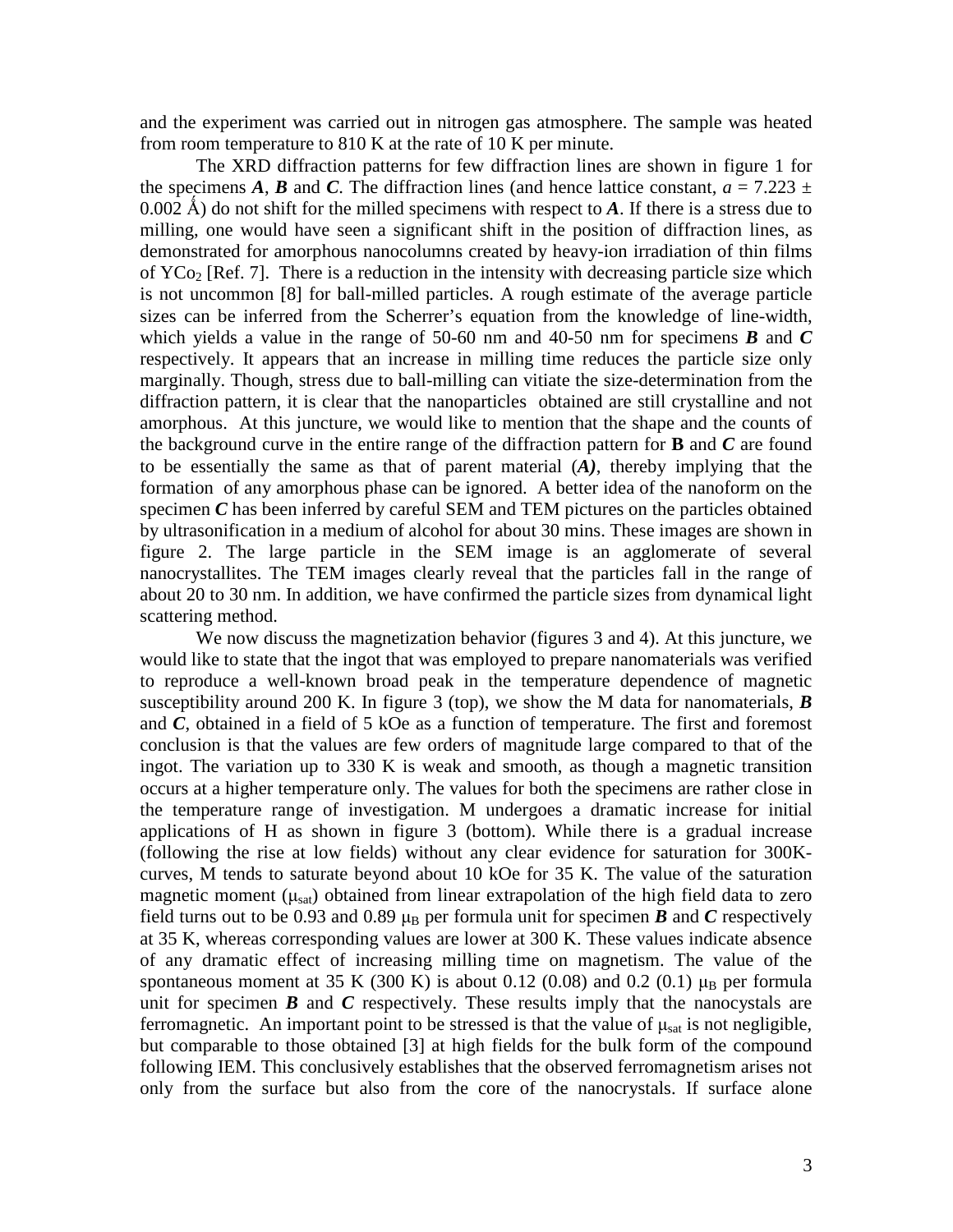contributes to ferromagnetism, the value of  $\mu_{sat}$  is expected to be about few orders of magnitude smaller [9]. A possible surface oxide contribution to ferromagnetism (as demonstrated recently [10] for nanoform of oxides) is negligible, for instance, judged by the magnitudes of the magnetic moment (comparing in the same units) reported in Refs. 9 and 10. The present finding is noteworthy considering that, according to recent theoretical predictions [5], the magnetism in  $YCo<sub>2</sub>$  can not proceed beyond two Co layers and the bulk/core should be non-magnetic, as the sizes of the particles under study are considerably large. This naturally means that, when one deals with nanocrystals, additional factors play a role. At this juncture, it is worth recalling that the substitution of small amounts of Al for Co induces ferromagnetism at low temperatures [4] and several explanations owing to Al were proposed (see Ref. 11). (i) A shift of Fermi level due to a change in the d-electron concentration; (ii) A change in the d-bandwidth due to lattice constants change following Al-substitution, and (iii) hybridization between 3d states of Co and 3p states of Al. The present results without any doping clearly reveal that additional factors are needed to be considered. Electronic structure calculations reveal [5, 6] that the Fermi level lies near a sharply falling portion of density of states and it is possible that band narrowing in the nanoform could be responsible for the observed ferromagnetism.

We observe a very weak hysteresis at both 300K and 35 K consistent with ferromagnetism (see figure 4). The small values of coercive fields (close to 50 and 135 Oe respectively) suggest that the nanocrystalline form of this compound is a soft ferromagnet. On the other hand, much larger values of coercive fields were reported [12] for the amorphous thin films. It also appears that the amorphous films are not stable in air, requiring protection from oxidation by thick  $Si<sub>3</sub>N<sub>4</sub>$  layers [13]. Therefore, it may not be easy to explore such amorphous films for any applications. On the other hand, the asprepared nanocrystalline form is found to be stable in air over several days and therefore it is potentially useful for applications, particularly where hysteresis loss is to be avoided.

Finally, as shown in the inset of figure 3, there is a dip at 563 K in the differential scanning calorimetric data, for instance, for specimen *C*, attributable to magnetic transition temperature. There is a weak shoulder at a marginally lower temperature which could arise from particles from slightly different sizes. There is no evidence for any more peak at any other temperature, which establishes that the spread in particle size is negligible. No combination of Y and Co has been known to order magnetically at this temperature in the literature.

Summarizing, a well-known bulk Pauli paramagnet is driven to a ferromagnetic state at room temperature in nanocrystalline form. This work opens up an avenue for further theoretical and experimental investigations of the topic of itinerant electron magnetism in nano-sized crystalline intermetallics. Since this nanocrystalline ferromagnet is easy to synthesize in a stable form, one can explore applications.

We would like to thank Kartik K Iyer, Niharika Mohapatra and Baghyashree A Chalke for their help in some experimental part. We thank Raju V Ramanujan (Nanyang Technological University, Singapore) for bringing Ref. 8 to our attention.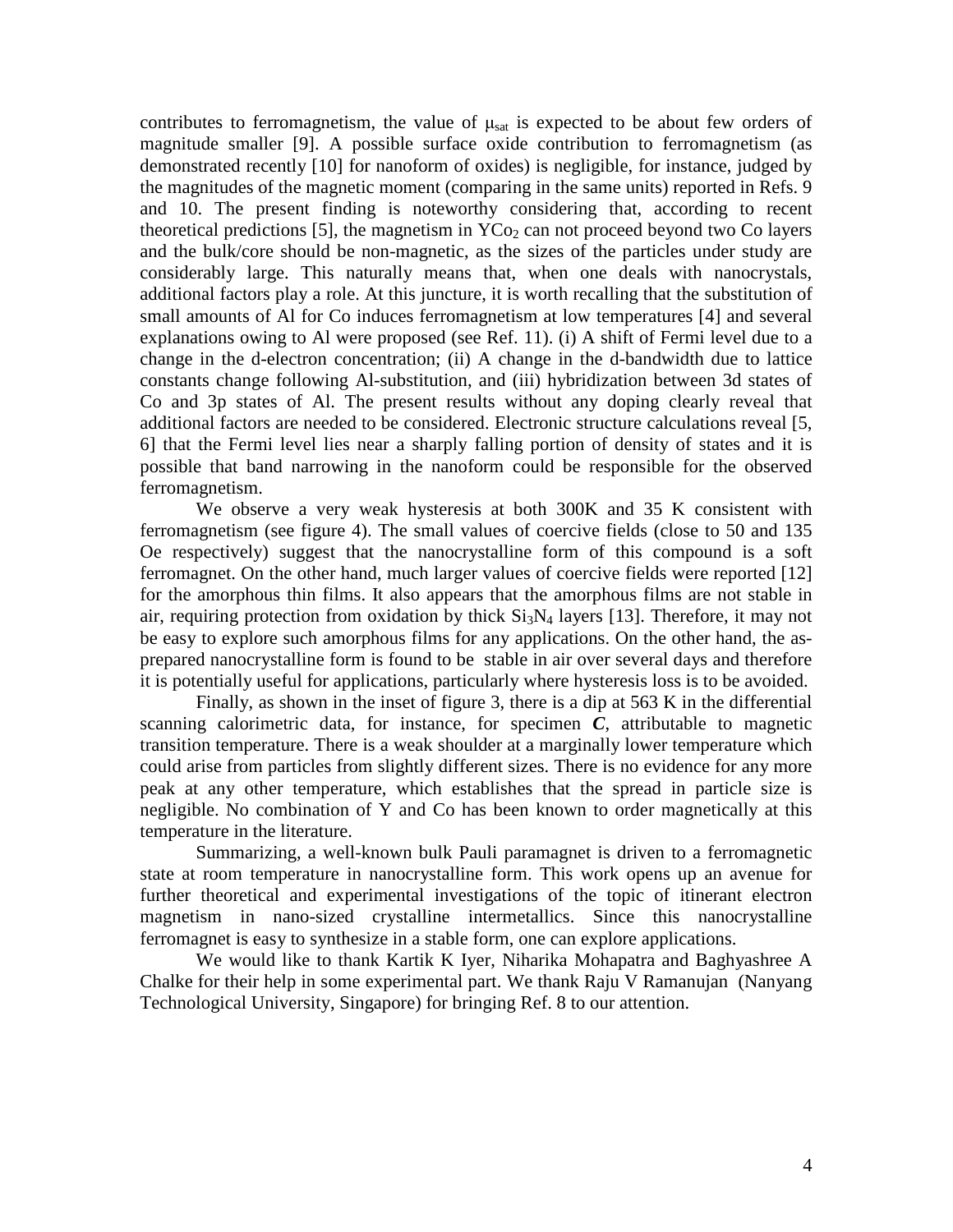\*Corresponding author: sampath@mailhost.tifr.res.in

- 1. E.P. Wohlfarth and P> Rhodes, Phil. Mag. **7**, 1817 (1962).
- 2. R. Lemaire, Cobalt **33**, 201 (1966).
- 3. T. Goto, K. Fukamichi, T. Sakakibara, and H. Komatsu, Solid State Commun. **72**, 945 (1989).
- 4. See, for instance, S. Khmelelevskyi and P.Mohn, J. Phys. A **12**, 9453 (2000) and references therein.
- 5. S. Khmelevskyi, P. Mohn, J. Redinger, and M. Weinert, Phys. Rev. Lett. **94**, 146403 (2005).
- 6. Yu. S. Dedkov, C. Laubschat, S. Khmelevskyi, J. Redinger, P.Mohn, and M. Weinert, Phys. Rev. Lett. **99**, 047204 (2007).
- 7. D. Givord, J.P. Nozieres, M. Ghidini, B. Gervais, and Y. Otani, J. Appl. Phys. **76,** 6661 (1994).
- 8. O. Boytsov, A.I. Ustinov, E. Gaffet, and F. Bernard, J. Alloys and Comp. **432**, 103 (2007).
- 9. See, for instance, C. Sudhakar, P. Kharel, G. Lawes, R. Suryanarayanan, R. Naik, and V.M. Naik, App. Phys. Lett. **92,** 062501 (2008).
- 10. A. Sundaresan, R. Bhargavi, N. Rangarajan, U. Siddesh, and C.N.R. Rao, Phys. Rev. B **74**, 161306 (R) (2006); A.G. Shipra, A. Gomathi, A. Sundaresan, and C.N.R. Rao, Solid State Commun. **142,** 685 (2007).
- 11. E. Gratz and A.S. Markosyan, J. Phys.: Condens. Matter **13** (2001) R385.
- 12. M. Ghidini, J.P. Nozieres, D. Givord, and B. Gervais, J. Magn.Magn. Mater. **140-144**, 483 (1995).
- 13. T. Yonamine, A.P.B. Tufaile, J. Vogel, A.D. Santos, F.C. Vicentin, and H.C.N. Tolentino, J. Magn. Magn. Mater. **233**, 84 (2001).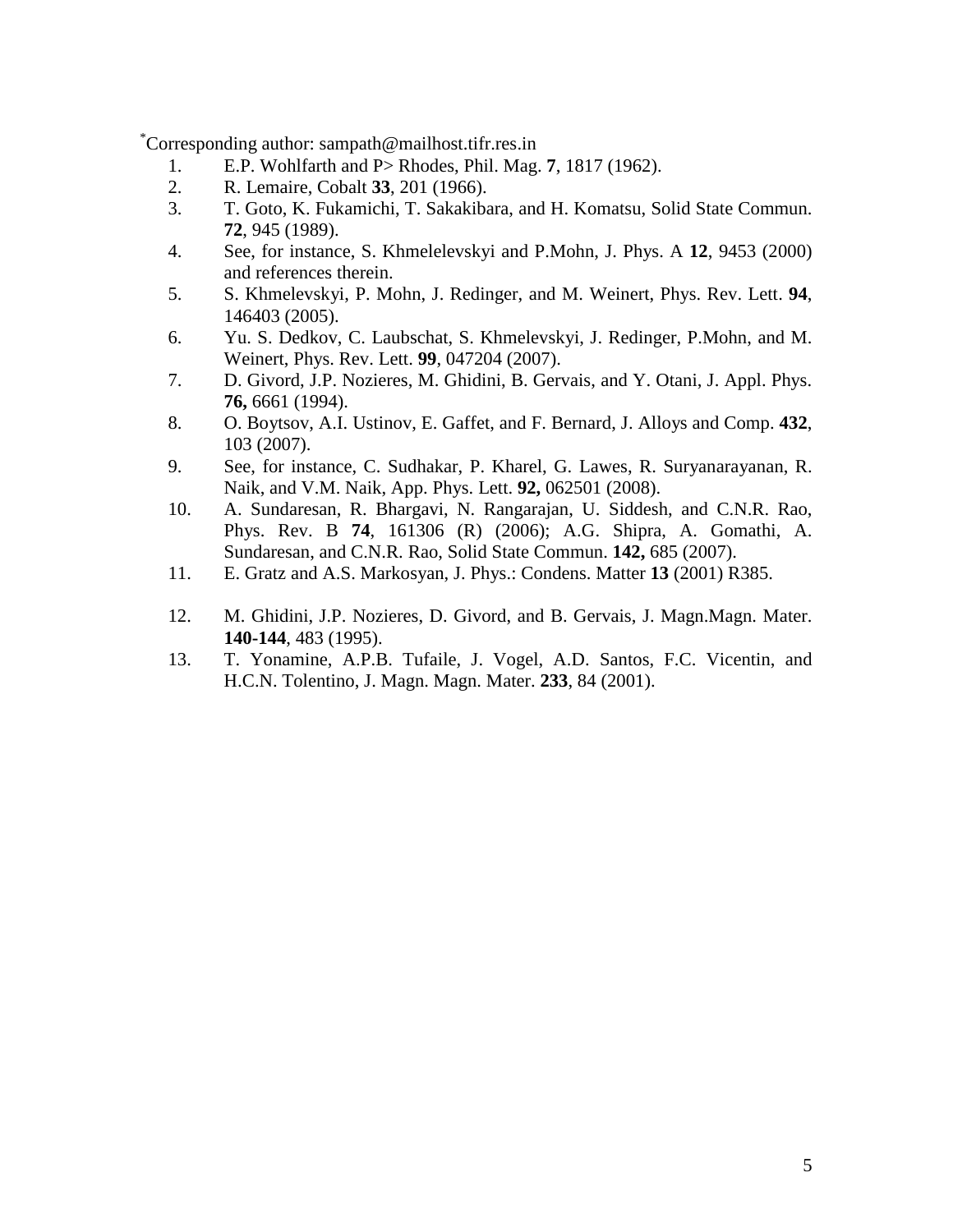## Figure 1:

(color online) X-ray diffraction patterns for molten ingot (*A*) and for the specimens of  $YCo<sub>2</sub>$  obtained by milling for 15 min (*B*) and 45 min (*C*). The weak lines attributable to  $Y_2O_3$  due to surface oxidation following initial exposure to air are indicated by asterisks.

## Figure 2:

A typical SEM (left) and TEM (right) images of the specimen  $C$  of  $YCo<sub>2</sub>$ .

Figure 3:

(color online) (Top) Magnetization divided by temperature obtained in a field of 5 kOe in the temperature range 4.2 to 300 K for nanocrystals **B** and  $C$  of  $YCo_2$ . (Bottom) Isothermal magnetization behavior at 35 and 300 K. The lines through the data points are guides to the eyes. In the inset of top figure, the temperature dependence of heat-flow in the differential scanning calorimetric studies on nanocrystals *C* is shown.

Figure 4:

(color online) Hysteresis loops for nanocrystals,  $\vec{B}$  and  $\vec{C}$ , of YCo<sub>2</sub>, at 35 and 300 K. The data points are joined by lines.



Figure 1